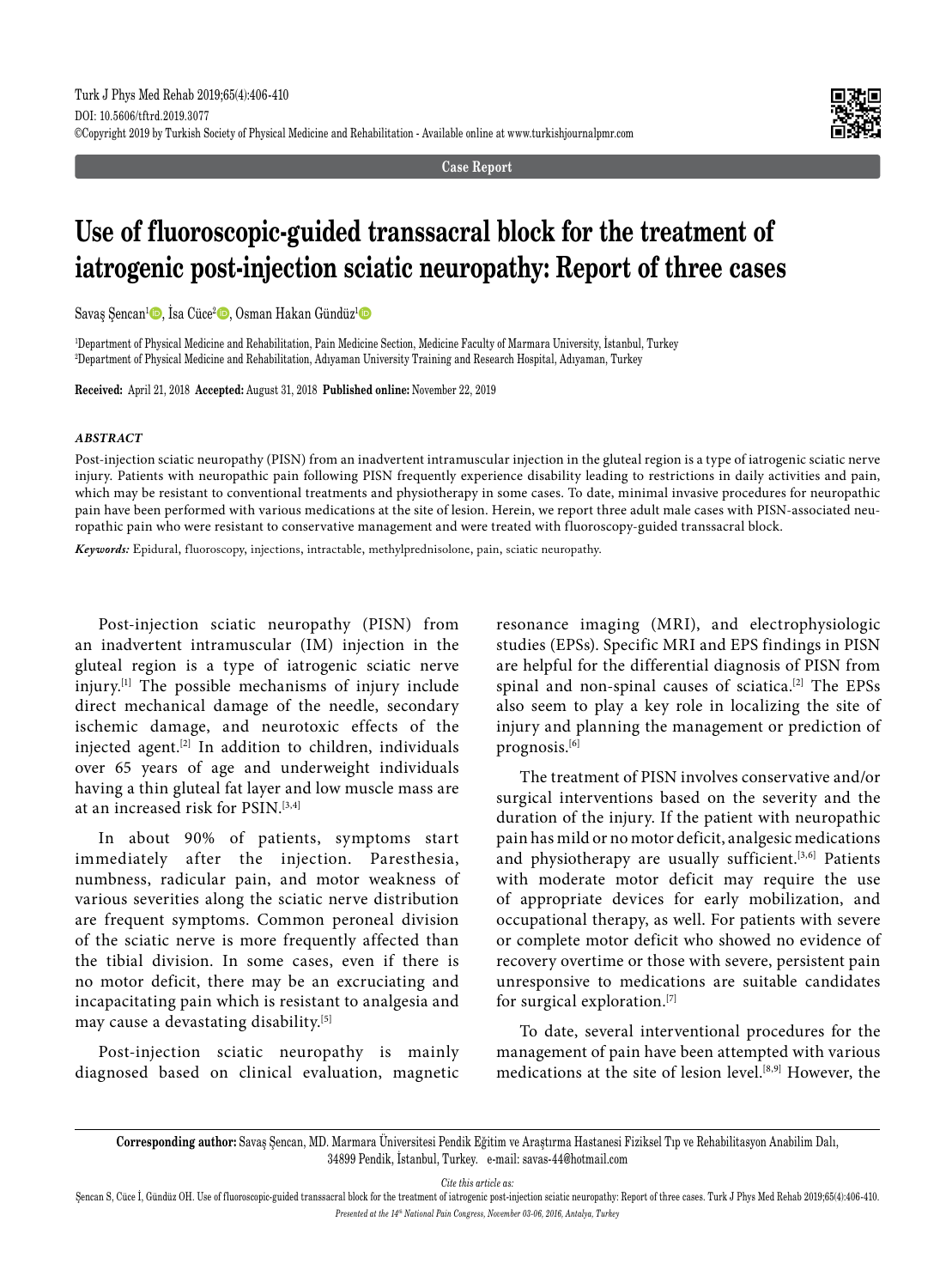effect of the proximity of the injection to the site of nerve injury still remains unknown and may lead to further nerve injury. Despite therapeutic purposes, a repeat injection from the area where the nerve damage occurs can also generate anxiety and disadvantage in these patients. Unlike these procedures, Eker et al.<sup>[10]</sup> blindly underwent transsacral steroid injections of 80 mg methylprednisolone and 1% lidocaine through the S1-S2-S3 sacral foramina in five patients with intractable neuropathic pain due to PISN who were resistant to medications and reported almost complete improvement at three months of follow-up.

Imaging-guided techniques, with either fluoroscopy or computed tomography (CT), provide confirmation of localization, flow, and no vascular flow in the sacral region, while using particulate steroid. Thus, they increase the accuracy of spinal procedures and reduce complication rates, at the expense of radiation exposure.[11] Herein, we report three adult male cases with neuropathic pain due to PISN who were resistant to conservative management and treated with fluoroscopy-guided transsacral block.

## **CASE REPORT**

Consecutive three patients were referred to our algology outpatient clinic for neuropathic pain due to PISN who were resistant to conventional pharmacotherapy and physiotherapy (Table 1):

1. A 61-year-old man (Patient 1) who was administered an IM non-steroidal anti-inflammatory drug (NSAID) (diclofenac sodium 75 mg/3 mL) injection 14 months ago in the emergency service. He presented with burning and sharp back pain, numbness, and paresthesia started in his left leg just after the IM injection.

- 2. A 75-year-old man (Patient 2) felt sudden burning pain, numbness, and paresthesia in his left leg after an improper IM injection of NSAID (diclofenac sodium 75 mg/3 mL), which was applied for toothache 10 months ago by an individual who was not a healthcare professional.
- 3. A 56-year-old man (Patient 3) felt sudden-onset of numbness and tingling in his right leg after an IM analgesic (dexketoprofen trometamol 50 mg/2 mL) when he was admitted to the emergency service for cluster headache five months ago.

All three patients presented with severe neuropathic pain, paresthesia, and causalgia in the buttock level radiating to the back of thigh, calf, and toes on the affected side. They described the pain as burning, shooting, and throbbing or tightness. Patients 2 and 3 also noted disability in daily activities. On physical examination, there was a moderate weakness (Medical Research Council [MRC] 4/5) in Patient 1 and severe weakness (MRC 2/5) in Patient 3 at his left foot and toe dorsiflexion, but plantar flexion of the ankle was intact. Eversion of the ankle was much weaker than inversion for both of them (4/5 and 3/5,

**Table 1.** Patient characteristics

| Patient | Age<br>(year)/sex | BMI<br>(kg/cm <sup>2</sup> ) | Affected lower<br>extremity | Duration (mo) | Initial<br>signs/symptoms                                                                             | Treatments                                                                      | Baseline<br>NRS/LANSS<br>pain score |
|---------|-------------------|------------------------------|-----------------------------|---------------|-------------------------------------------------------------------------------------------------------|---------------------------------------------------------------------------------|-------------------------------------|
| 1       | $61$ /male        | 23.8                         | Left                        | 14            | Neuropathic pain,<br>paresthesia, burning,<br>numbness, allodynia,<br>hyperalgesia, motor<br>weakness | NSAID <sub>s</sub> ,<br>pregabalin, tramadol<br>physiotherapy                   | 5/17                                |
| 2       | 75/male           | 28.9                         | Left                        | 10            | Neuropathic pain,<br>paresthesia, burning,<br>numbness, allodynia,<br>hyperalgesia,                   | NSAID <sub>s</sub> .<br>gabapentin, oxycodone<br>hydrochloride<br>physiotherapy | 8/24                                |
| 3       | 56/male           | 29.7                         | Right                       | 5             | Neuropathic pain,<br>paresthesia, burning,<br>numbness, allodynia,<br>hyperalgesia, motor<br>weakness | NSAID <sub>s</sub> ,<br>gabapentin                                              | 10/17                               |

BMI: Body mass index; NRS: Numerical Rating Scale for pain (minimum score= 0; maximum score= 10); LANSS: Leeds Assessment of Neuropathic Symptoms and Signs Pain Scale (minimum score= 0; maximum score= 24); NSAIDs: Non-steroidal anti-inflammatory drugs.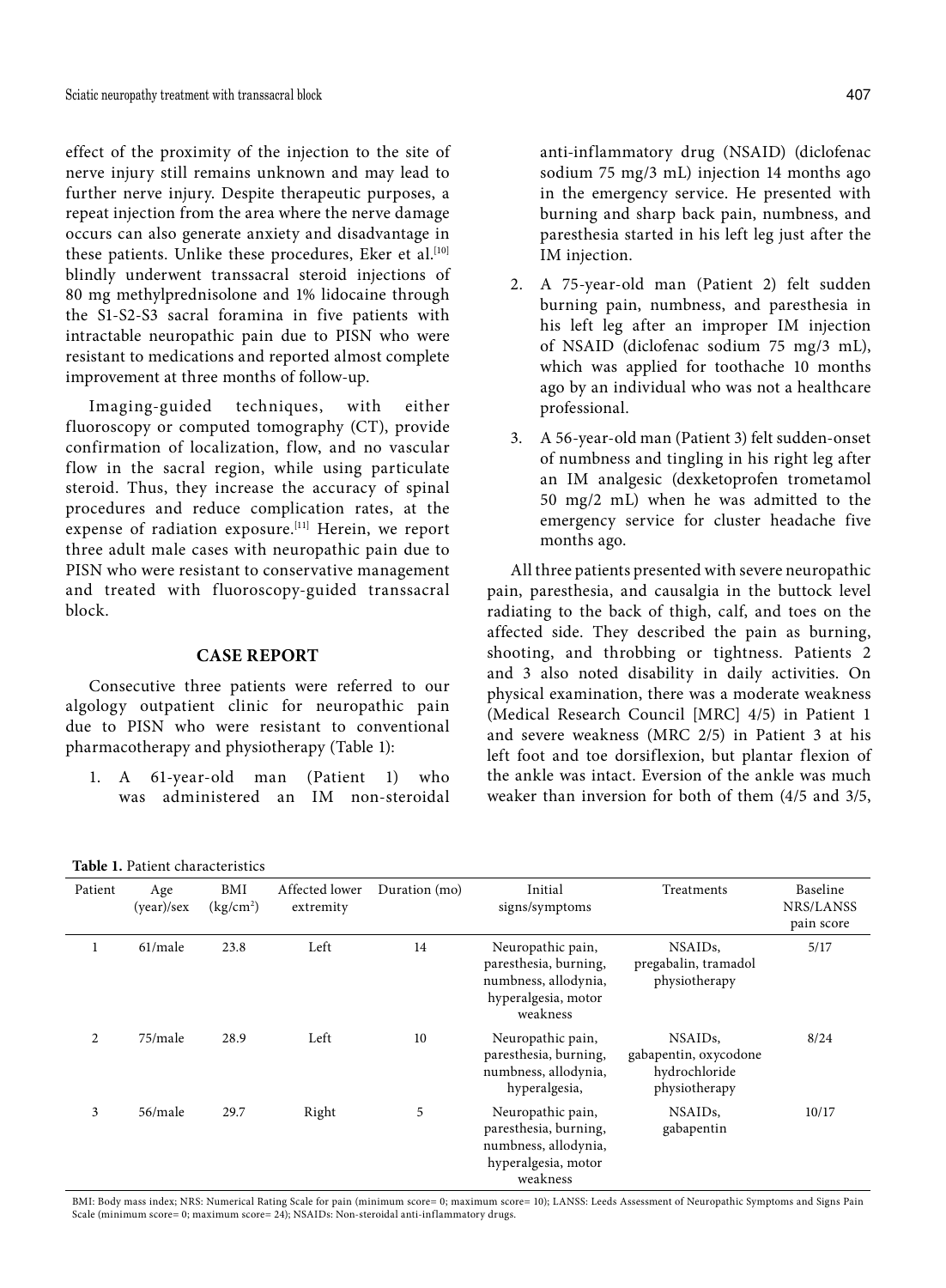respectively). The ipsilateral ankle jerk was depressed in Patients 1 and 3. Proximal muscles of the thigh, hip, and hamstrings were normal in all patients. Patient 3 was able to mobilize with the aid of a foot drop splint. Sensory assessment revealed an obvious disturbance at the dorsum of the foot, first dorsal web space, lateral knee, and posterior calf on the affected extremity.

All patients were on combined medical treatment consisting of NSAIDs, anticonvulsants, and moderateto-strong opioids for neuropathic pain along the sciatic nerve distribution. Patients 1 and 2 also received physiotherapy; however, no recovery was obtained (Table 1).

The neuropathic pain severity along the sciatic nerve distribution was evaluated by a 10-point Numeric Rating Scale (NRS) and confirmed with the Turkish version of the Leeds Assessment of Neuropathic Symptoms and Signs (LANSS) pain scale. The pain intensity (NRS) scores of Patients 1, 2, and 3 were 5, 8, and 10 points, respectively and the LANSS scores were 17, 24, and 17 before the transsacral block, respectively.

All three patients were diagnosed with PISN according to the medical history, neurological, and EPSs findings. Lumbar radiculopathy and others causes of sciatica or polyneuropathy were considered in the differential diagnosis. Lumbar nerve root compression was excluded by lumbar MRI. Only one patient (Patient 3) had a hip MRI of the affected side with and without gadolinium, which demonstrated abnormal thickening and increased T2 signal intensity of sciatic nerve at the buttock level. The time interval

**(a) (b)**

between injection and EPS was 30 to 55 days on average, and EPS findings of all patients were consistent with isolated sciatic mononeuropathy, proximal to the hamstring innervation, characterized by acute partial axonal damage, which typically involved the peroneal branch predominantly.

We assessed the current clinical status of the patients and offered fluoroscopy-guided transsacral block owing to our experience in fluoroscopy-guided spinal injections. All patients were informed in detail about the transsacral block therapy, agreed with the procedure, and a written informed consents were obtained.

The patients were monitored with fluoroscopy in the prone position. The skin overlying the area of intervention was cleaned with povidone-iodine and covered with a sterile drape. The S1, S2, and S3 sacral foramina were imaged under fluoroscopy in the anteroposterior view. Local anesthesia was administered at each entry point. Under the fluoroscopic guidance, a 10-cm, 22G Stimuplex needle (B. Braun Medical Ltd., Melsungen, Germany) was inserted into the S1, S2, and S3 foramina, respectively (Figure 1a). Motor and sensory response of the corresponding root was obtained by electrical stimulation at 1.2 mVA. The contrast material was injected to confirm the absence of vascular access and spread of contrast into the foramen (Figure 1b). Then, 15 mL mixture of 80 mg methylprednisolone and 2% lidocaine (mixed with isotonic saline in an approximate 1:1 dilution) solution were injected equally in each foramen. No complications occurred during and after the procedure.



**(a)** Lateral fluoroscopy of needles' position near left S1, S2 and S3 sacral foramina. **(b)** On fluoroscopy in an anteroposterior view showing contrast spread in S1, S2 and S3 roots.

The NRS scores at the first hour after the procedure showed that the procedure provided a dramatic pain



**Figure 2.** Trends in changes of NRS score in three cases with PISN undergoing transsacral block.

NRS: Numerical Rating Scale for pain; PISN: Post-injection sciatic neuropathy.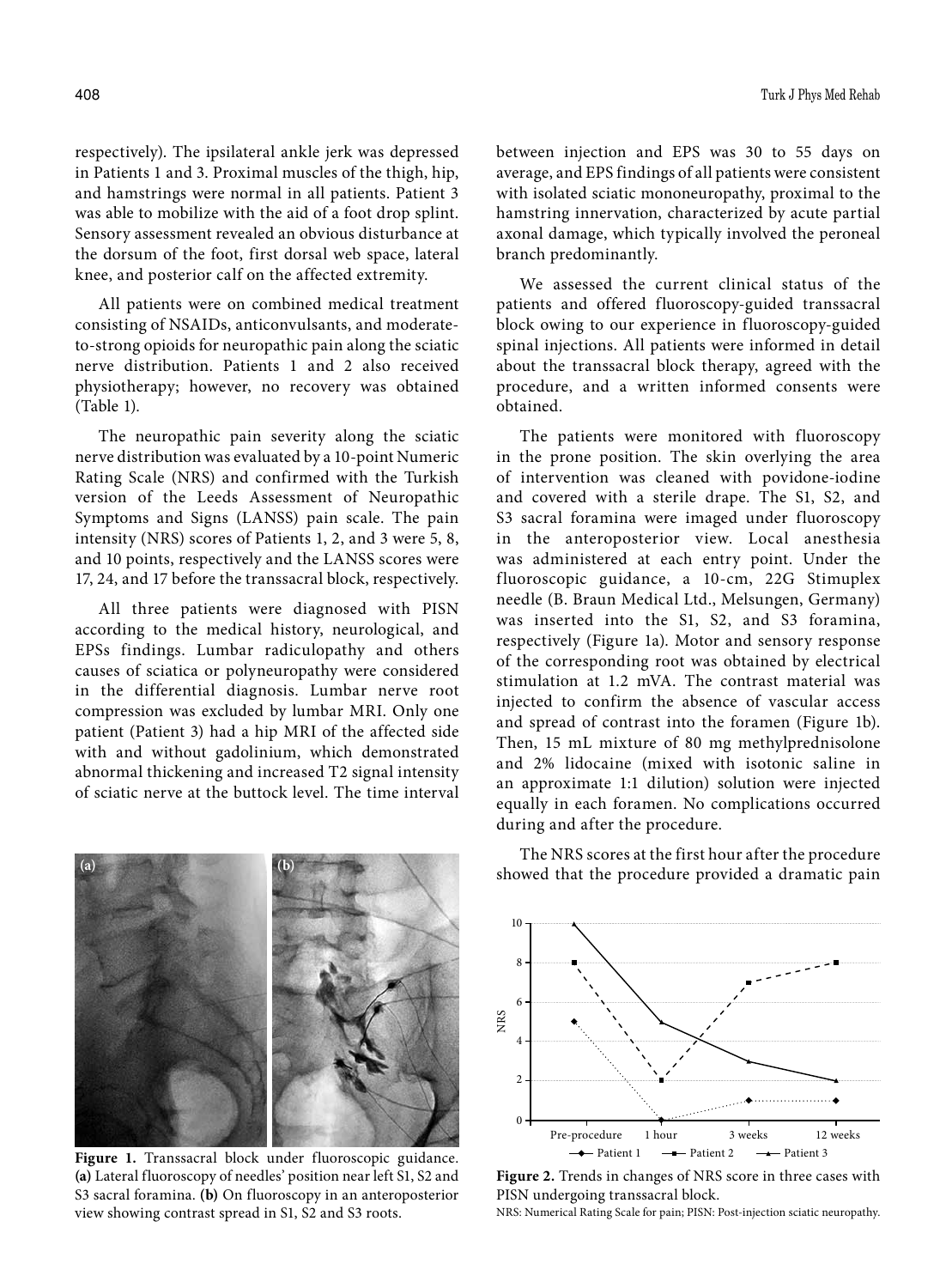

**Figure 3.** Trends in changes of LANSS scores in three patients with PISN undergoing transsacral block.

LANSS: Leeds Assessment of Neuropathic Symptoms and Signs Pain Scale; PISN: Post-injection sciatic neuropathy.

relief. The NRS and LANSS pain scores decreased three weeks after the procedure, and the decline was persistent three months after the therapy in Patients 1 and 3; however, the pain was intensified three months after the block in Patient 2. The NRS and LANSS scores during the three months after the procedure are shown in Figures 2 and 3. At the end of the third month, the reduction rates in neuropathic pain and components were found to be ≥50% in Patients 1 and 3, while it was only 20% in Patient 2. In Patient 1, only opioid analgesic drug could be withdrawn from the medical treatment used for neuropathic pain. In Patient 3, full recovery was achieved and medications for neuropathic pain were tapered and finally discontinued. No increase in the strength of the weaker muscles or in the ankle jerks was observed after the treatment in Patients 1 and 3. However, there was no change in the current medical treatment of Patient 2, and the patient was referred to a tertiary hospital for further evaluation for spinal cord stimulation.

## **DISCUSSION**

In this report, we present three adult patients with neuropathic pain associated with PISN. In our cases, therapeutic transsacral block was performed with 80 mg methylprednisolone and 1% lidocaine in 15 mL solution under the fluoroscopic guidance for neuropathic pain secondary to sciatic nerve injection injury. At three months of follow-up, neuropathic pain and symptoms reduced by more than 50% in two cases, while a significant improvement was unable to be achieved in the other case. However, none of the cases experienced complications during or after the procedure.

Current data regarding the pathological changes which occur in the proximal neuronal structures of the lesion subsequent to a nerve injury encourage us to prefer transsacral block for the treatment of persistent neuropathic pain for the presented cases. In an experimental study, sciatic nerve injury-induced rats were subjected to pulsed electrical stimulation in the epidural space between T10 and L3 for about two months. Following the electrical stimulation, an increase in the number of neurons in the dorsal root ganglion (DRG) and in the anterior horn was detected with increased myelinated fibers of the sciatic nerve.<sup>[12]</sup>

As reported previously, the inflammation which is involved in the lesion area subsequent to peripheral nerve injury also affects and impairs ipsilateral DRG and dorsal horn through axons.<sup>[13,14]</sup> It is believed that sciatic nerve injury causes macrophages and T-lymphocytes to migrate into the injury site, leading to a specific immune reaction through proinflammatory cytokines (i.e., tumor necrosis factor alpha  $[TNF-\alpha]$ ). On the other hand, it has been shown that sciatic nerve injury induces Type 1 collagen synthesis and extracellular matrix accumulation through fibroblasts around the ipsilateral DRG.<sup>[15]</sup> These data suggest that these factors and mediators possibly contribute to neuropathic pain associated with sciatic nerve injury in DRG and spinal cord neurons. Transforaminal approach to deliver epidural steroids and local anesthetics probably interrupt the inflammatory cascade in the affected DRG, which is directly responsible for neuropathic pain and thus reduces neuronal damage.<sup>[16,17]</sup>

In the literature, there is only one case series about transsacral block for sciatic nerve injury. In this case report, Eker et al.<sup>[10]</sup> blindly performed a transsacral block of iatrogenic sciatic nerve injury in five patients and obtained nearly complete improvement in the neuropathic complaints at the end of three months of follow-up. In our study, we also performed the same doses of the mixture of steroids and local anesthetic agents as Eker et al.,<sup>[10]</sup> however, we did not perform a diagnostic block before the procedure. Although the duration of injection after the injury was similar in all cases, several reasons might cause the discrepancy in the post-injection efficacy. First, the individual comparison was insufficient, as the number of patients in both studies was very small. Another reason may be that the severity of sciatic nerve injury in injected patients might be different. Although selective lumbosacral nerve root block (lumbosacral transforaminal epidural block) is often delivered by ultrasound or in a fluoroscopy-controlled manner in clinical